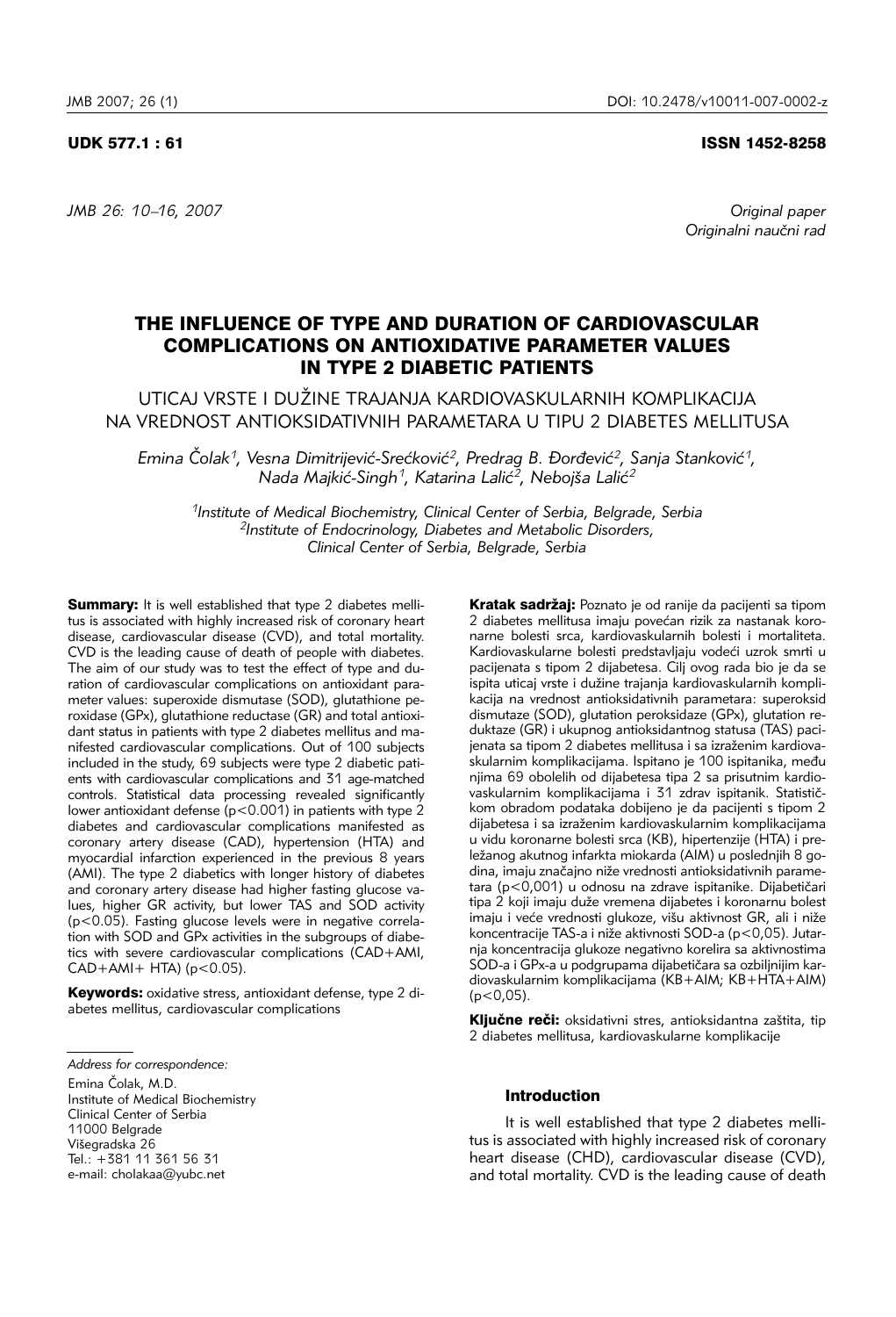of people with diabetes. Previous studies have reported that patients with CVD and type 2 diabetes have two- to fourfold higher risk of mortality compared to patients without diabetes (1, 2). Hyperglycemia and oxidative stress are the major factors in the pathogenesis of atherosclerosis in diabetes. Hyperglycemia associated with diabetes can lead to modification of macromolecules, resulting in the formation of advanced glycation end products (AGE) (3). Once generated, the AGE product is stable and irreversible, and it constantly accumulates in long-lived proteins in the blood vessel walls. This accumulation rises with aging and the rapid development of diabetes. AGE products accelerate atherosclerotic processes via several mechanisms, which are classified as non-receptor dependent and receptor-mediated mechanisms (4).

Glycosylation processes are, to a large extent, present on the apoprotein B (5) and phospholipid components of the LDL particle (6), where they cause functional changes of LDL clearance and higher susceptibility of LDL to oxidative modification. Takeover of these modified LDLs is completed by non-specific scavenger receptors, which are found on the surface of human macrophages; it causes the production of foam cells and initiates atherosclerosis.

Binding of AGE to specific receptors on the surface of endothelial cells, monocytes-macrophages and smooth muscle cells gives rise to the induction of oxidative stress, by increasing the expression of nuclear factor (NF-k B) and adhesive molecule VCAM-1 synthesis (7), resulting in increased permeability of the endothelial cell monolayer. The increased chemotaxis (8), followed by infiltration of mononuclears through the intact endothelium cell monolayer (9), and the increased synthesis of proinflammatory reaction mediators such as: interleukin-1 (IL-1), tumor necrosis factor- $\alpha$  (TNF- $\alpha$ ), platelet-derived growth factor (PDGF) and insulin-like growth factor-1 (IGF-1) (10) in the monocytes-macrophages, accelerate the atherosclerotic processes (11).

The antioxidant system (ADS) of the organism plays a crucial role in reducing the increased levels of free radicals generated by impaired glucose metabolism. ADS involves some enzymatic components such as: superoxide dismutase (SOD, EC 1. 15.1.1), catalase (CAT, EC 1.11.1.6), glutathione peroxidase (GPx, EC 1.11.1.9), glutathione reductase (GR, EC 1.6.4.2), glutathione-S-transferase (GST, EC 2.5.1.18), but also some low molecular weight non-enzymatic components, e.g. reduced form of glutathione (GSH), uric acid, albumin, bilirubin, vitamin E and vitamin C (12–14).

Previous studies have reported that the antioxidant defense system of diabetic patients with cardiovascular complications (15) is seriously altered. The aim of our study was to analyze the effect of type and duration of cardiovascular complications on antioxidant parameter values in patients with type 2 diabetes mellitus and manifested cardiovascular complications.

# Material and Methods

Out of 100 subjects included in the study, 69 subjects (32 females and 37 males) were type 2 diabetic patients, aged  $57.9 \pm 8.7$  years (from 39 to 78 years), treated at the Institute of Endocrinology, Diabetes and Metabolic Disorders, Clinical Center of Serbia, and 31 were age-matched healthy subjects (8 males and 25 females), recruited from hospital staff, who were without any acute or chronic diseases, and did not take any nutritional supplements containing substances with antioxidative effect.

For better analysis of the impact of type and duration of cardiovascular complications on antioxidative parameter values, each group was divided into five subgroups, covering a time period of 10 years, and including subjects aged 31–80 years, as follows: subgroup I (31– 40 yrs.), subgroup II (41–50 yrs.), subgroup III (51–60 yrs.), subgroup IV (61–70 yrs.), and subgroup V (>70 years).

All type 2 diabetic patients had history of coronary events manifested as coronary artery disease, acute myocardial infarction in the previous 8 years and unregulated hypertension diagnosed according to the World Health Organization criteria. Mean duration of diabetes was  $9.34 \pm 9.65$  years (1 to 43 years). All type 2 diabetic patients had coronary artery disease (CAD) with the duration of  $6.39 \pm 5.75$ years (1 to 20 yrs.), out of whom 17 patients (24.6%) had CAD as only complication, while 32 patients  $(46.4%)$  had CAD with hypertension (CAD + HTA), with the mean duration of hypertension of 10.72  $\pm$ 9.7 years (1 to 33 yrs.). The rest of the patients (28.99%) had experienced acute myocardial infarction (AMI) in the 8 years before the time of testing, out of whom 7 patients (10.14%) had CAD and AMI, while 13 patients (18.84%) had all three types of complications ( $CAD + HTA + AMI$ ).

Blood samples were drawn after 12–14 h of fasting. Antioxidant status was estimated by the activities of Cu, Zn erythrocyte superoxide dismutase (SOD), Sedependent erythrocytes glutathione peroxidase (GPx), plasma glutathione reductase (GR), and total antioxidant status (TAS), using the commercial assays manufactured by Randox Laboratories, based on spectrophotometer determination methods. SOD was determined in a hemolysate prepared from blood collected in lithium-heparinized Vacutainer test tubes. The hemolysate preparation consisted of erythrocyte separation by centrifugation for 10 minutes at 3000 rpm, followed by washing four times with 3 mL of 154 mmol/L NaCl and centrifuged at 3000 rpm. After the last supernatant decantation, erythrocytes were lysed with 2 mL of cold deionized water and left for 15 minutes at 4 °C in order to complete the hemolysis. To obtain linear measurement, it was necessary to dilute the lysates 26 times with 10 mmol/L of pH 7.0 phosphate buffer. The SOD determination was performed using the Ransod test kit based on the method descri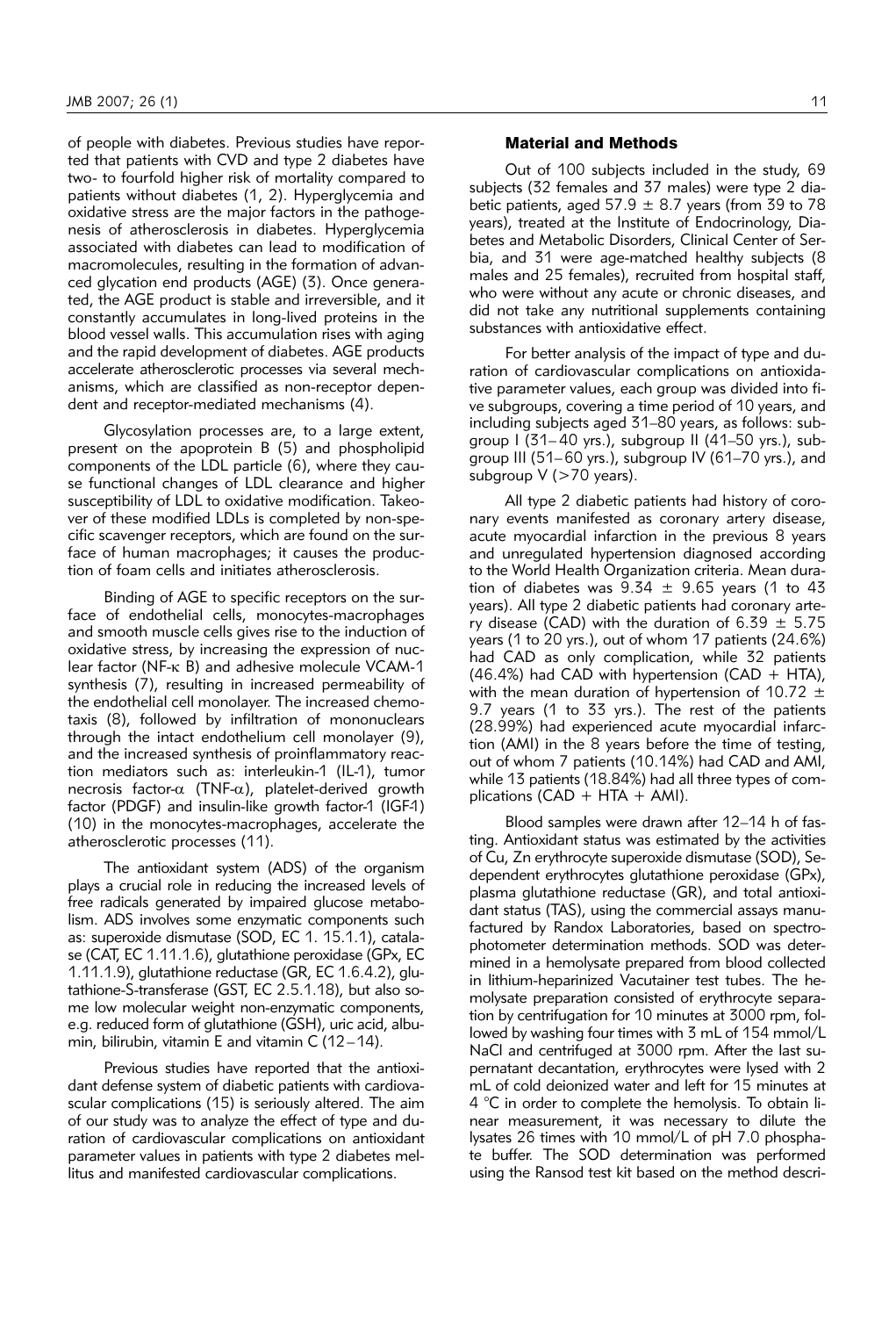bed by Goldstein (16). For GPx determination, the whole blood was used, diluted with dilution solution (supplied with test reagents) and lysed with a double concentration of the Drabkin reagent. In this way, the blood was 41 times diluted with addition of equal amounts of indicated solutions, and then determined by using Ransel kits based on the method described by Paglia and Valentine (17). TAS and GR were determined in plasma obtained after 10-minute centrifugation of Li-heparinized blood at 3000 rpm, using the commercial kits developed by the same manufacturer, based on methods described by Miller (18) and Goldberg, respectively (19). Fasting glucose levels in serum as well as total cholesterol, triglycerides, HDL-cholesterol, creatinine, uric acid, total and direct bilirubin, albumin and total proteins were determined using the standard laboratory methods. LDL-cholesterol concentrations were calculated using the Friedewald formula.

For statistical evaluation, basic methods of descriptive statistics were used: mean values  $(\bar{x})$  with dispersion measure (standard deviation). Statistical significance was calculated using the Student's t-test, Mann-Whitney U-test and one-way analysis of variance, as well as Spearman rank correlation test.

#### Results

The obtained values of antioxidative parameters along with patients' characteristics are presented in *Table I*.

The obtained values of all tested antioxidative parameters in type 2 diabetic patients were significantly lower in comparison to healthy subjects  $(p<0.0001)$ .

Mean glucose values in the group of diabetic patients with cardiovascular complications were 8.66  $\pm$  3.2 mmol/L (4.3 to 20.1 mmol/L), and they were significantly higher compared to healthy control subjects (5.8  $\pm$  0.9 mmol/L) (p<0.05).

Mean duration of diabetes in this group of patients was  $9.34 \pm 9.65$  yrs. The longest duration of diabetes was in the subgroup III of patients (51– 60 yrs. old), 10.2  $\pm$  11.5 years (34 patients), and the shortest duration was in subgroup II:  $7.1 \pm 6.6$  yrs. (11 patients). The longest duration of coronary artery disease was in subgroup IV:  $6.8 \pm 6.1$  yrs. and the shortest in the subgroup in which patients were 41–50 years of age (2 yrs.). The longest duration of hypertension was in the subgroup of patients older than 70 (19.5  $\pm$  16.2 yrs.), and the shortest was in the subgroup II with mean duration of 7.5  $\pm$  4.95 yrs. The highest incidence of acute myocardial infarction was in subgroup III (10 cases).

The mean values of tested parameters according to the patient's age are presented in *Figure 1*.

Significantly lower SOD activity was obtained in

type 2 diabetic patients with cardiovascular complications in comparison to the healthy control group (p<0.0001). Significantly lower values were obtained in subgroups II (t =  $2.971$ , p<0.01) and III (t = 2.584, p<0.05) compared to the same age group of the controls. No significant difference in SOD values was established between the tested age groups of diabetics with complications. GPx values were also significantly lower in diabetics with CVC compared to the control group. Significant difference was observed in the age subgroup II compared to the same age group of the controls (t =  $3.788$ , p<0.01). TAS values were significantly higher in the controls compared to type 2 diabetic patients with cardiovascular complications, with significant difference in the age subgroups II and III between the two tested groups ( $t = 1.987$ , p<0.05). Glutathione reductase activity was also significantly lower in diabetics with CVC compared to the controls with significant difference in the subgroup II compared to the same age subgroup of the controls (t  $=$  3.008, p<0.05). The lowest values of GR activities were observed in the youngest patients (subgroup I), and the highest values were in older patients (subgroups IV and V).

The patients with CAD and CAD with HTA had significantly lower TAS values compared to patients who had CAD and AMI (p<0.05) (*Table I*). The patients in CAD, AMI and CAD, AMI and HTA groups had significantly higher GR and lower glucose values compared to those patients who had CAD with or without HTA ( $p < 0.05$ ).

There was highly positive and significant correlation between glucose levels and duration of diabetes in the group of  $CAD+AMI+HTA$  ( $r = 0.730$ ,  $p =$ 0.005), as well as between glucose concentration and duration of coronary artery disease ( $r = 0.557$ , p<0.05). In the group of diabetic patients with CAD and HTA, there was significant negative correlation between TAS concentration and duration of type 2 diabetes:  $r = -0.393$ ,  $p = 0.038$ ; and positive correlation between GR activity and duration of CAD ( $r =$ 0.404, p<0.05). There was also negative correlation between the duration of diabetes and SOD activity in the group of CAD and AMI ( $r = -0.949$ ) at the border-line value of significance ( $p = 0.051$ ).

In the subgroup of CAD+HTA there was significant positive correlation between SOD and GPx activities ( $r = 0.42$ ,  $p = 0.029$ ) and significant inverse correlation between TAS concentration and GR activity (r  $= -0.392$ , p<0.05). GPx values were in inverse correlation with glucose concentration values ( $r = -0.382$ , p<0.05). In the subgroup of diabetics with CAD and AMI but without HTA, highly significant and positive correlation was found between SOD and GPx values (r  $= 0.925$ ,  $p = 0.024$ ), and highly significant negative correlation between GPx activity and glucose concentration ( $r = -0.860$ ,  $p < 0.05$ ). In the subgroup of CAD+AMI+HTA, significant negative correlation was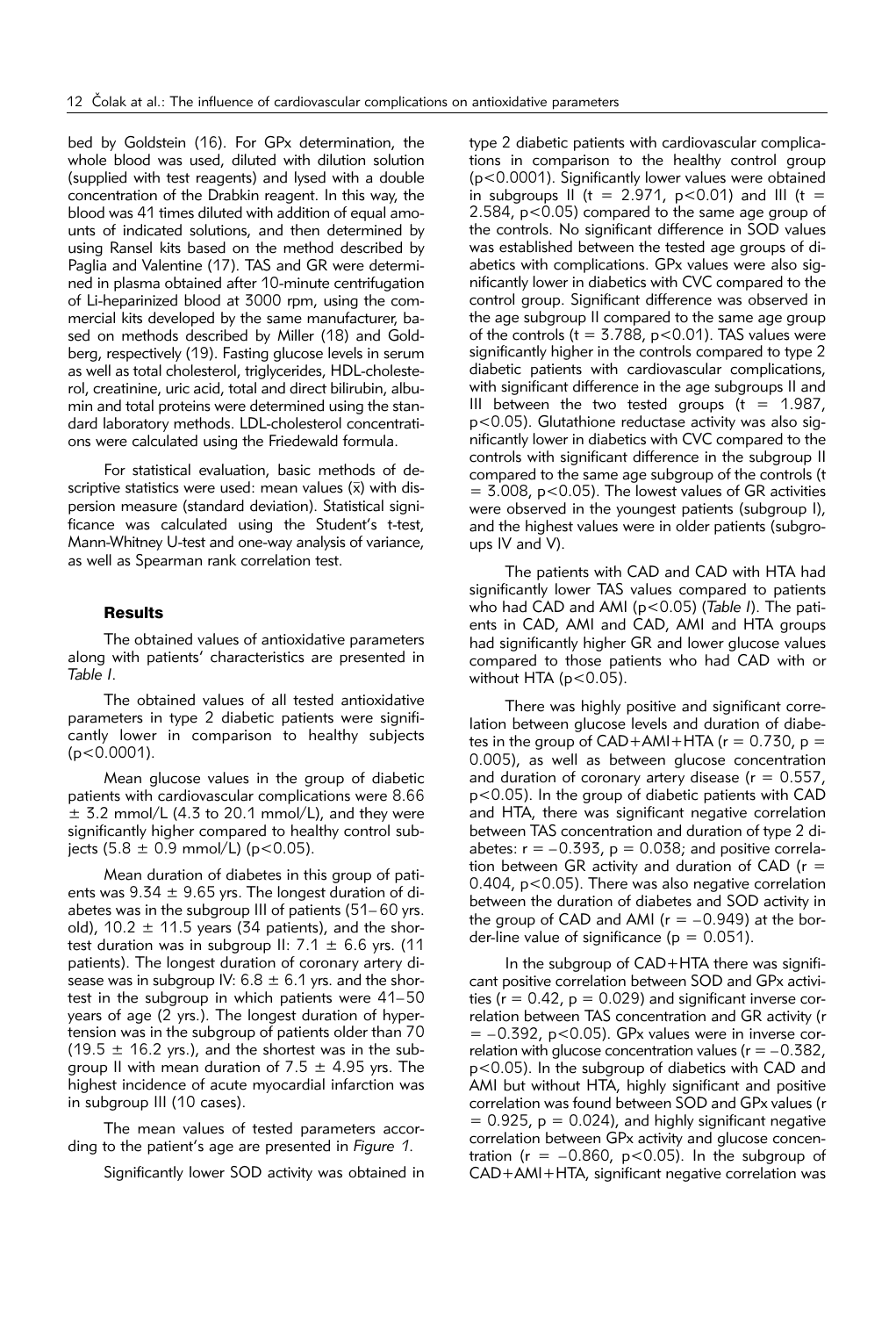| Parameters                                    | CAD              | $CAD + HTA$       | $CAD+AMI$                             | CAD+AMI<br>$+HTA$            | <b>Total DM</b><br>patients  | Control group            |
|-----------------------------------------------|------------------|-------------------|---------------------------------------|------------------------------|------------------------------|--------------------------|
| Number of subjects                            | 17               | 32                | $\overline{7}$                        | 13                           | 69                           | 31                       |
| Sex (M/F)                                     | 10/7             | 16/16             | 3/4                                   | 8/5                          | 37/32                        | 8/25                     |
| Age (yrs.)                                    | $60.8 \pm 6.7$   | $59.5 \pm 7.11$   | $58 \pm 7.55$                         | $6.3 \pm 6.1$                | $57.9 \pm 8.7$               | $41.6 \pm 11.4$          |
| Duration of DM (yrs.)                         | $5.8 \pm 4.9$    | $11.5 \pm 11.7$ * | $4.0 \pm 6.7$                         | $6.3 \pm 6.1$                | $9.34 \pm 9.6$               |                          |
| Duration of CAD (yrs.)                        | $4.2 \pm 3.4$    | $5.8 \pm 5.7$     | $3.8 \pm 4.3$                         | $5.7 \pm 5.3$                | $6.39 \pm 5.76$              |                          |
| Duration of<br>hypertension (yrs.)            |                  | $6.78 \pm 6.67$   |                                       | $7.3 \pm 6.46$               | $10.7 \pm 9.7$               | $\overline{\phantom{0}}$ |
| SOD (U/gHb)                                   | $792 \pm 107$    | $799 \pm 113$     | $842 \pm 53$                          | $805 \pm 120$                | $806 \pm 103.6$ <sup>*</sup> | $969.4 \pm 104.8$        |
| GPx (U/gHb)                                   | $23.8 \pm 5.3$   | $23.1 \pm 4.0$    | $25.9 \pm 4.5$ <sup>*</sup>           | $23.1 \pm 5.8$               | $23.6 \pm 4.6^{\circ}$       | $29.1 \pm 3.5$           |
| GR (U/L)                                      | $52.4 \pm 10.5*$ | $55.4 \pm 10.3$   | $60.4 \pm 8.5$                        | 57.8 $\pm$ 6.0 <sup>*</sup>  | $55.1 \pm 9.5^{\circ}$       | $62.5 \pm 7.9$           |
| TAS (mmol/L)                                  | $1.11 \pm 0.15*$ | $1.17 \pm 0.19$   | $1.34 \pm 0.1^{\bullet}$              | $1.18 \pm 0.25$              | $1.18 \pm 0.18^{\circ}$      | $1.35 \pm 0.23$          |
| Glucose (mmol/L)                              | $9.1 \pm 2.3*$   | $8.9 \pm 3.8$     | $7.3 \pm 2.1$                         | $7.5 \pm 1.8$ <sup>*</sup>   | $8.6 \pm 3.16^{\circ}$       | $5.04 \pm 0.8$           |
| Total bilirubin $(\mu \text{mol/L})$          | $11.9 \pm 4.3$   | $15.5 \pm 7.5$    | $15.1 \pm 6.7$                        | $17.8 \pm 10.6$              | $14.83 \pm 6.8$              | $12.5 \pm 3.8$           |
| Direct bilirubin (umol/L)                     | $3.4 \pm 1.2$    | $5.9 \pm 3.1$     | $6.06 \pm 2.6$                        | $5.85 \pm 2.5$               | $5.4 \pm 2.8$                | $4.69 \pm 1.3$           |
| Total protein $(g/L)$                         | $69.9 \pm 5.2$   | $69.3 \pm 5.7$    | $72.3 \pm 5.9$                        | $66.8 \pm 9.1$               | $69.6 \pm 6.1^{\circ}$       | $73.4 \pm 4.6$           |
| Albumin (g/L)                                 | $47.2 \pm 6.7$   | $43.4 \pm 5.3$    | $47.3 \pm 5.6$                        | $41.3 \pm 4.3$               | $43.5 \pm 4.9$               | $45.3 \pm 4.9$           |
| Acidum uricum ( $\mu$ mol/L) 295.9 $\pm$ 84.2 |                  | $351.6 \pm 90.8$  | $271.2 \pm 152.2$   311.3 $\pm$ 128.3 |                              | $327 \pm 101^{\circ}$        | $250.6 \pm 88.7$         |
| Haptoglobin $(g/L)$                           | $1.48 \pm 0.73$  | $1.06 \pm 0.67$   | $2.69 \pm 3.35$ <sup>*</sup>          | $2.72 \pm 2.84$ <sup>*</sup> | $1.38 \pm 1.27$ <sup>*</sup> | $0.74 \pm 0.2$           |
| Total cholesterol (mmol/L)                    | $6.04 \pm 1.28$  | $6.33 \pm 1.23$   | $5.95 \pm 0.48$                       | $5.05 \pm 0.79$              | $6.07 \pm 1.26$              | $5.76 \pm 0.9$           |
| Triglycerides (mmol/L)                        | $2.78 \pm 1.66$  | $2.42 \pm 1.38$   | $2.33 \pm 1.09$                       | $3.01 \pm 2.1$               | $2.58 \pm 1.6$ <sup>*</sup>  | $1.60 \pm 0.66$          |
| HDL-cholesterol (mmol/L)                      | $1.13 \pm 0.34$  | $1.21 \pm 0.29$   | $1.36 \pm 0.37$                       | $0.88 \pm 0.24$              | $1.15 \pm 1.58$              | $1.21 \pm 0.19$          |
| LDL-cholesterol (mmol/L)                      | $3.32 \pm 1.03$  | $4.11 \pm 1.29$   | $3.45 \pm 0.77$                       | $3.12 \pm 0.59$              | $4.01 \pm 1.2$               | $3.84 \pm 0.94$          |

**Table I** Characteristics of type 2 diabetic patients with cardiovascular complications.

*Significance of difference:* 

 $*$  p<0.05 = difference between CAD and CAD+AMI

 $\bullet$  p<0.05 = difference between CAD + AMI and CAD + HTA p<0.05 = difference between CAD + AMI + HTA and CAD  $\bullet$  p<0.05 = difference between CAD + HTA and CAD

 $p<0.05$  = difference between CG and all type 2 diabetics with CVC

*Legend*:

CAD – coronary artery disease

CAD + HTA – coronary artery disease with hypertension

CAD + AMI – coronary artery disease and acute myocardial infarction

CAD + AMI + HTA – coronary artery disease, acute myocardial infarction and hypertension

obtained between SOD activity and fasting glucose levels ( $r = -0.590$ ,  $p < 0.05$ ).

### **Discussion**

Based on the obtained results, it may be concluded that type 2 diabetic patients with cardiovascular complications had significantly lower enzymatic antioxidant defense and higher fasting glucose levels compared to healthy control subjects (p<0.001) (20). Significant impairment of SOD, GPx, GR and TAS values was more pronounced in younger diabetic patients (40–60 years of age) with CVC than in ol-

der ones compared to the corresponding age group of the control subjects, meaning that younger type 2 diabetic patients with CVC had more severe impairment of antioxidant defense parameters than older patients. Type 2 diabetics with longer duration of diabetes and coronary artery disease had higher fasting glucose values, higher GR activity, but lower TAS and  $SOD$  activity ( $p < 0.05$ ). Fasting glucose levels correlated negatively with SOD and GPx activities in the subgroups of diabetics with severe cardiovascular complications (CAD+AMI, CAD+AMI+ HTA), meaning that patients with higher glucose levels had lower SOD and GPx activities.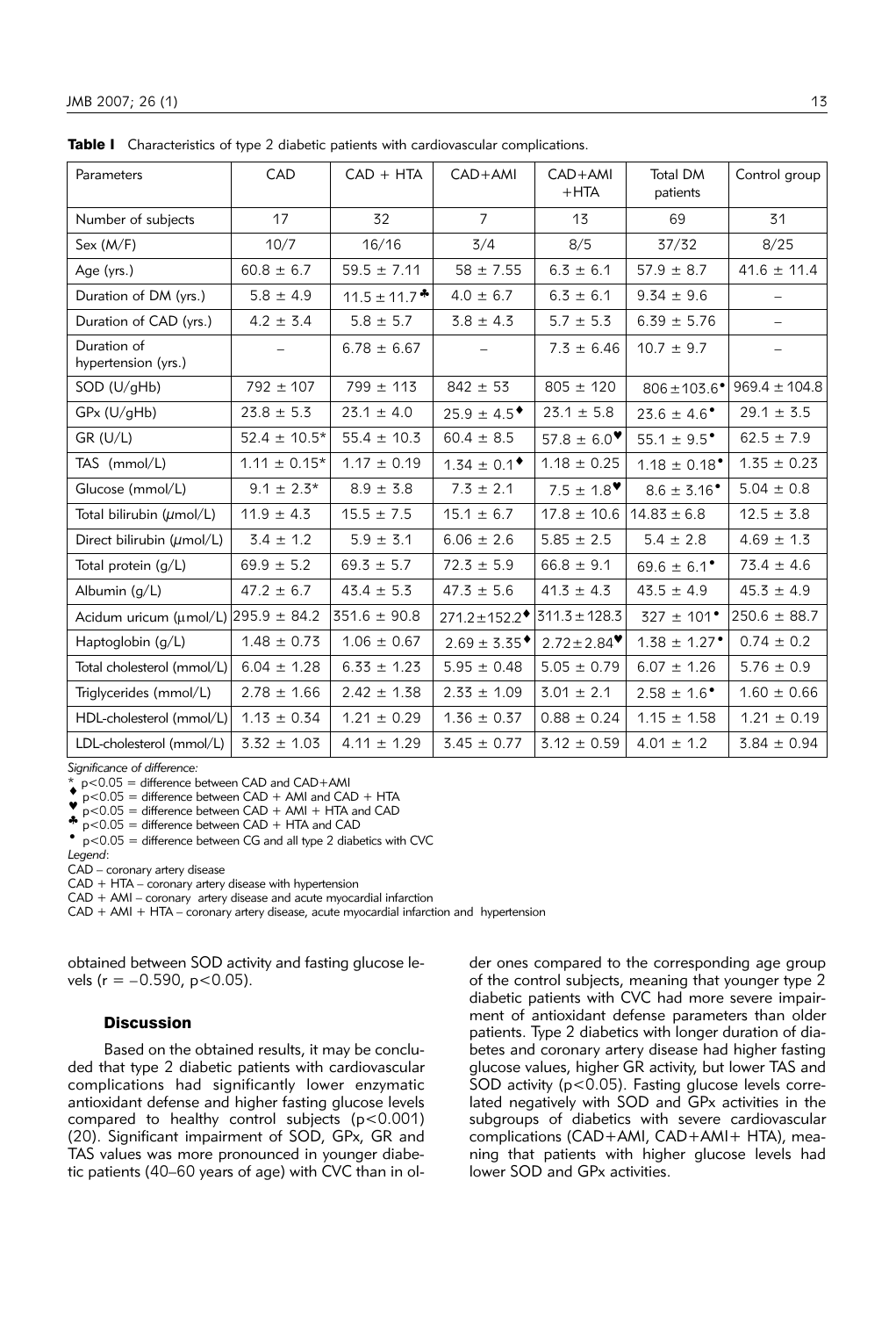

**Figure 1** Mean values of SOD (a), GPx (b), GR (c), and TAS (d) in type 2 diabetic patients with cardiovascular complications (DM+CVC) and control group (CG) according to age decades.

Our study showed a positive relationship between fasting glucose levels and the duration of type 2 diabetes and the duration of cardiovascular complications, respectively ( $p < 0.05$ ). The study also showed negative correlation of SOD activity and TAS concentration with duration of type 2 diabetes in patients who had coronary artery disease, hypertension and experienced acute myocardial infarction in the past 8 years.

Similar results have been obtained by other authors having studied this subject. Kimura et al. (21) showed that the extracellular superoxide dismutase (EC-SOD) correlated positively with duration of type 2 diabetes, carotid artery intimal-media thickness and severity of nephropathy and retinopathy, which suggested that serum EC-SOD concentration levels might be a marker of vascular injury. Komosinska-Vassev (22) demonstrated the significant increase of SOD and decrease of GPx, GR and TAS values in type 2 diabetic patients with angiopathy. SOD correlated positively with plasma glucose concentration and glycated hemoglobin level, while negative correlation was found between GPx and glucose level or HbA1c, and TAS concentration and glucose or HbA1c level. The authors observed that blood glucose control and

vascular complications had strong independent effects on prooxidant-antioxidant status, apart from blood glucose level and GR activity, as well as different mechanisms by which vascular complications and glucose control affected blood free radical indices and antioxidant status parameters in type 2 diabetic patients. Tosukhowong and assoc. (23) found significantly lower erythrocyte glutathione (GSH) and GPx activity in Thai patients with CAD, compared to control subjects, while TAS and vitamin E values were not significantly different between the tested groups. They obtained negative correlation between GSH and total cholesterol levels, GSH and LDL-cholesterol and between vitamin E and malondialdehyde levels as well. Ozdemir et al. (24) found significantly higher malondialdehyde levels and lower GSH levels and GPx activity in type 2 diabetic patients with microalbuminuria. These authors suggested that decreased antioxidant levels and increased lipid peroxidation and homocysteine levels observed in patients with microalbuminuria could contribute to vascular disease, which was particularly prevalent in type 2 diabetic patients with microalbuminuria. Nojiri et al. (25) demonstrated that TAS values, concentrations of retinol, albumin, total protein and HDL-cholesterol were significantly lower in CAD patients compared to control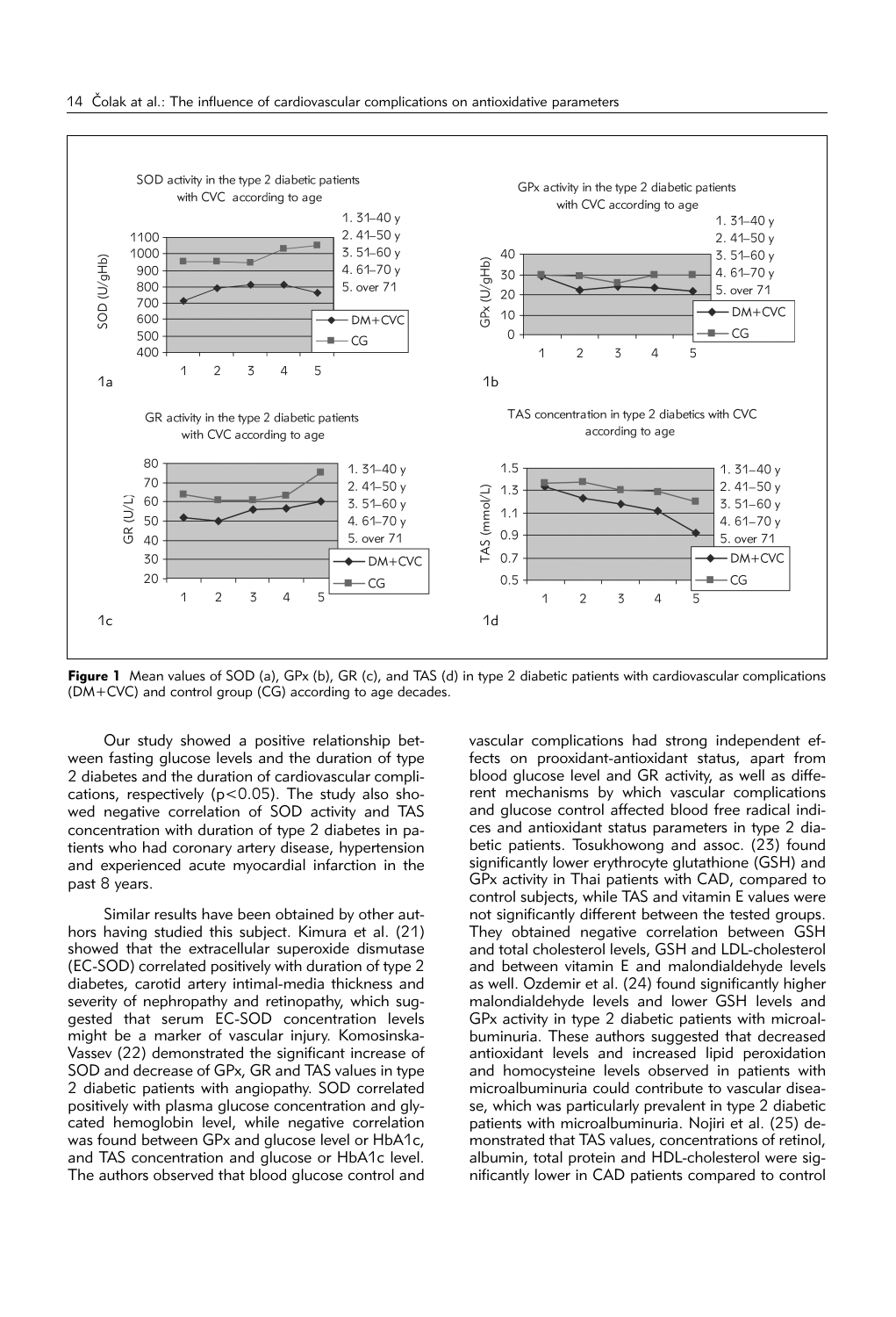subjects. TAS values correlated positively with uric acid and negatively with a number of diseased vessels. The study demonstrated the association of antioxidant parameters with the atherosclerosis progression, however, it failed to confirm antioxidants as independent risk factors of CAD events.

Determination of markers of antioxidative defense as very sensitive parameters contributes not only to a better understanding of the effect of oxida-

#### **References**

- 1. Wannamethee SG, Shaper AG, Lennon L. Cardiovascular disease incidence and mortality in older men with diabetes and in men with coronary heart disease. Heart 2004; 90: 1398 –1403.
- 2. Haffner SM, Lehto S, Ronnema T, et al. Mortality from coronary heart disease in subjects with type 2 diabetes and in nondiabetic subjects with and without prior myocardial infarction. N Engl J Med 1998; 339: 229–34.
- 3. Aronson D, Rayfield EJ. How hyperglycemia promotes atherosclerosis: molecular mechanisms. Cardiovascular Diabetology 2002; 1: 1.
- 4. Brownlee M, Cerami A, Vlassara H. Advanced glycosylation end products in tissue and the biochemical basis of diabetic complications. N Engl J Med 1998; 318: 1315–21.
- 5. Bucala R, Mitchell R, Arnold K, Innerarity T, Vlassara H, Cerami A. Identification of the major site of apolipoprotein B modification by advanced glycosylation end products blocking uptake by the low density lipoprotein receptor. J Biol Chem 1995; 270: 10828 –32.
- 6. Bucala R, Makita Z, Koschinsky T, Cerami A, Vlassara H. Lipid advanced glycosylation: pathway for lipid oxidation in vivo. Proc Natl Acad Sci USA 1993; 90: 6434–38.
- 7. Schmidt AM, Hori O, Chen JX, Li JF, Zhang J, Cao R, et al. Advanced glycation end products interacting with their endothelial receptor induce expression of vascular cell adhesion molecule-1 (VCAM-1) in cultured human endothelial cells and in mice. A potential mechanism for accelerated vasculopathy of diabetes. J Clin Invest 1995; 96: 1395–1403.
- 8. Kirstein M, Brett J, Radoff S, Ogawa S, Stern D, Vlassara H. Advanced protein glycosylation induces transendothelial human monocyte chemotaxis and secretion of platelet-derived growth factor: role in vascular disease of diabetes and aging. Proc Natl Acad Sci USA 1990; 87: 9010–14.
- 9. Vlassara H, Brownlee M, Monogue KR, Dinarello CA, Pasagian A. Cachectin/TNF and IL-1 induced by glucose-modified proteins: role in normal tissue remodeling. Science 1998; 240: 1546–8.
- 10. Kirstein M, Aston C, Hints R, Vlassara H. Receptor-specific induction of insulin-like growth factor 1 in human monocytes by advanced glycosylation end product-modified proteins. J Clin Invest 1992; 90: 439–46.

tive stress on the development of diabetes and diabetic complications, but also on the prevention of atherosclerosis and micro- and macrovascular complications of diabetes.

*Acknowledgment.* The present work was supported by the Ministry of Science and Environmental Protection of Serbia on the basis of contract No. 145010.

- 11. Wolf G. New insights into the pathophysiology of diabetic nephropathy: from haemodynamics to molecular pathology. Eur J Clin Invest 2004: 34 (12); 785–802.
- 11. Yoshida K, Hirokawa J, Tagami S, Kawakami Y, Urata Y, Kondo T. Weakened cellular scavenging activity against oxidative stress in diabetes mellitus: regulation of glutathione synthesis and efflux. Diabetologia 1995; 38: 201–10.
- 12. Dominguez CC, Ruiz E, Gussinye M, Carrascosa A. Oxidative stress at onset and in early stages of type 1 diabetes in children and adolescents. Diabetes Care 1998; 21: 1736–42.
- 13. Chen MS, Hutchinson ML, Pecoraro RE, Lee WY, Labbe RF. Hyperglycaemia-induced intracellular depletion of ascorbic acid in human mononuclear leukocytes. Diabetes 1983; 32: 1078–81.
- 14. Yue DK, McLennan S, Fisher E, Heffernan S, Capogreco C, Ross GR, et al. Ascorbic acid metabolism and polyol pathway in diabetes. Diabetes 1989; 38: 257–61.
- 15. Čolak E, Majkić-Singh N, Stanković S, Srećković-Dimitrijević V, Đorđević PB, Lalić K, et al. Parameters of antioxidative defense in type 2 diabetic patients with cardiovascular complications. Ann Med 2005; 37: 613–20.
- 16. Goldstein S, Michel C, Boors A, Saran M, Czapsky G. A critical re-evaluation of some assay methods for superoxide dismutase activity. Free Radical Biol Med 1988; 4: 295–303.
- 17. Paglia DE, Valentine WN. Studies on the quantitative and qualitative characterisation of glutathione peroxidase. J Lab Clin Med 1967; 70: 158–63.
- 18. Miller NJ, Rice-Evans C, Davies MJ, Gopinathan V, Milner A. A novel method for measuring antioxidant capacity and its application to monitoring the antioxidant status in premature neonates. Clin Sci 1993; 84: 407–12.
- 19. Goldberg DM, Spooner RJ. In Bergmeyer HU, editor. Methods of enzymatic analysis. 3<sup>rd</sup> ed. New York: Academic Press 1974, Vol 3, p. 258–65.
- 20. Čolak E, Majkić-Singh N, Stanković S, Srećković-Dimitrijević V, Đorđević PB, Lalić K, Lalić N. The influence of glucose concentration on antioxidative parameters values in type 2 diabetic patients with cardiovascular complications. Jugoslov Med Biohem 2006; 25 (2) 173–9.